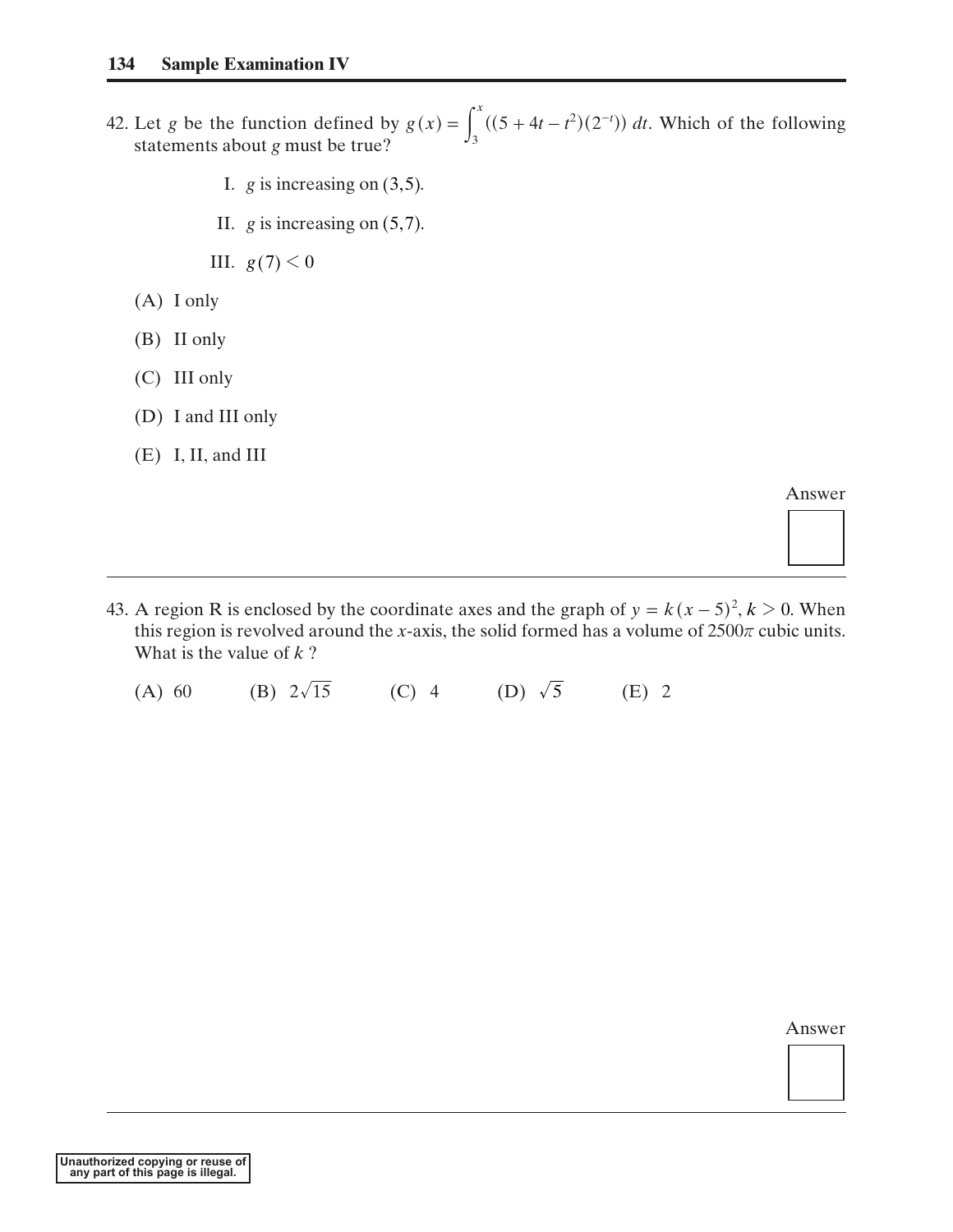

44. The graph above shows a function f with a relative minimum at  $x = 2$ . The approximation of  $f(x)$  near  $x = 2$  using a second-degree Taylor polynomial centered about  $x = 2$  is given by  $a + b(x-2) + c(x-2)^2$ . The graph above shows<br>
of  $f(x)$  near  $x = 2$  using<br>  $a + b(x - 2) + c(x - 2)^2$ <br>
Which of the following is<br>
(A)  $a < 0, b = 0, c > 0$ 

Which of the following is true about *a*, *b*, and *c* ?

- (A)  $a < 0, b = 0, c > 0$
- (B)  $a > 0, b = 0, c < 0$
- (C)  $a < 0, b < 0, c < 0$
- (D)  $a < 0, b > 0, c > 0$
- (E)  $a > 0, b = 0, c > 0$

Answer